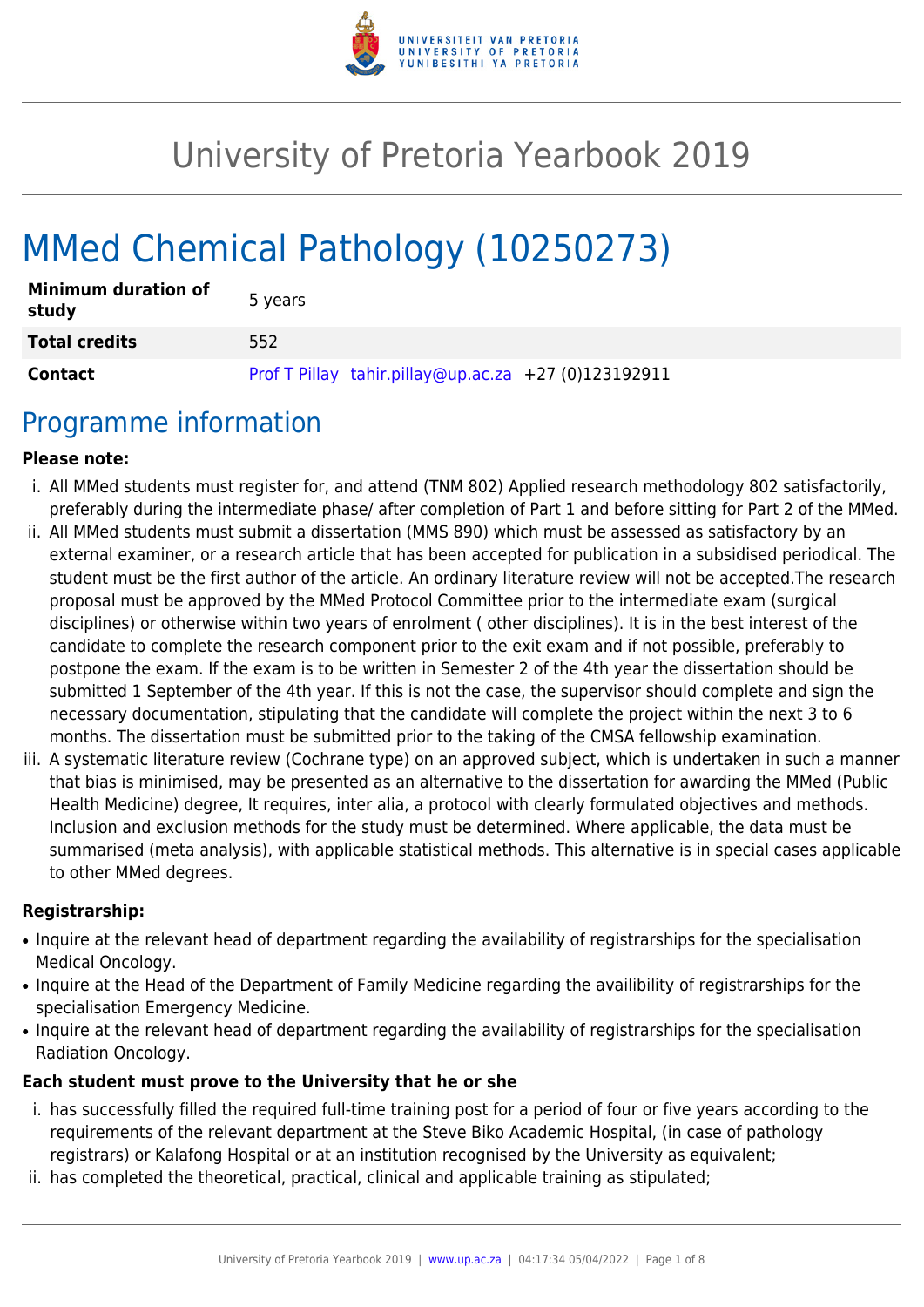

iii. has passed the prescribed written, oral, practical and/or clinical university examinations, and iv. has successfully completed the research component of the degree.

# Other programme-specific information

Satisfactory progress after one year of training is required, as evaluated by the applicable examination panel.

**"Major subject"** refers to the recognised field of study in Medicine in which the student specialises. The study of the major subject extends over four or five years, as prescribed by the relevant department.

# Examinations and pass requirements

- i. The sequence of the examinations in the prerequisite subjects will be determined by the head of the department under which the major subject falls.
- ii. The nature, duration and time of the examinations in the prerequisite subjects are determined in cooperation with the heads of the departments under which the prerequisite subjects fall – with the proviso that, except in cases where stipulated otherwise, the examinations in the prerequisite subjects may be held at any time prior to or concurrently with the major subject. The examinations in the major subjects are held as follows:
- iii. In the case of four-year programmes: not before the end of the third year.
- iv. In the case of five-year programmes: not before the end of the fourth year.
- v. A minimum final mark of 50% is required by all departments to pass in a subject and in the clinical section of the examination, a subminimum of 50%. General Regulations apply.
- vi. A student is not admitted to the examination in a prerequisite subject (second examinations excluded) more than twice, nor is he or she admitted to the examination in the major subject more than twice.

**Note:** Certificates of satisfactory preparation and progress are required in respect of the fourth year of four-year programmes in which an examination is held at the end of the third year.

#### **Second examinations**

Second examinations for MMed students will only be held after at least six months have elapsed since the conclusion of the examination in which the student had failed.

#### **Rules governing the writing of the examinations of the College of Medicine of South Africa [CMSA]**

- i. Only candidates who have met all requirements for the MMed degree except for the major subject (final examination), i.e. passed all prerequisite subjects (the latter to be interchangeable; can be passed either at the University or as primary and intermediary examinations at the College of Medicine of South Africa [CMSA], completed all practical, clinical and applicable training of four or five years as prescribed by the relevant academic department (continuous evaluation of the candidate, in an approved registrar post, by the head of department of the candidate); and completed the required research component for the degree in accordance with the Faculty Yearbook regulations, i.e. Applied research methodology 800 (TNM 800) and the dissertation (MMS 800) or an article (not an ordinary literature review) that has been accepted for publication in a subsidised periodical, will be allowed to write the college examination (exit examination), after which they will obtain both the CMSA fellowship and the MMed as specialist qualifications.
- ii. The rules have been effective as from 1 January 2011. As a transitional measure, cases will be considered on an individual basis where necessary.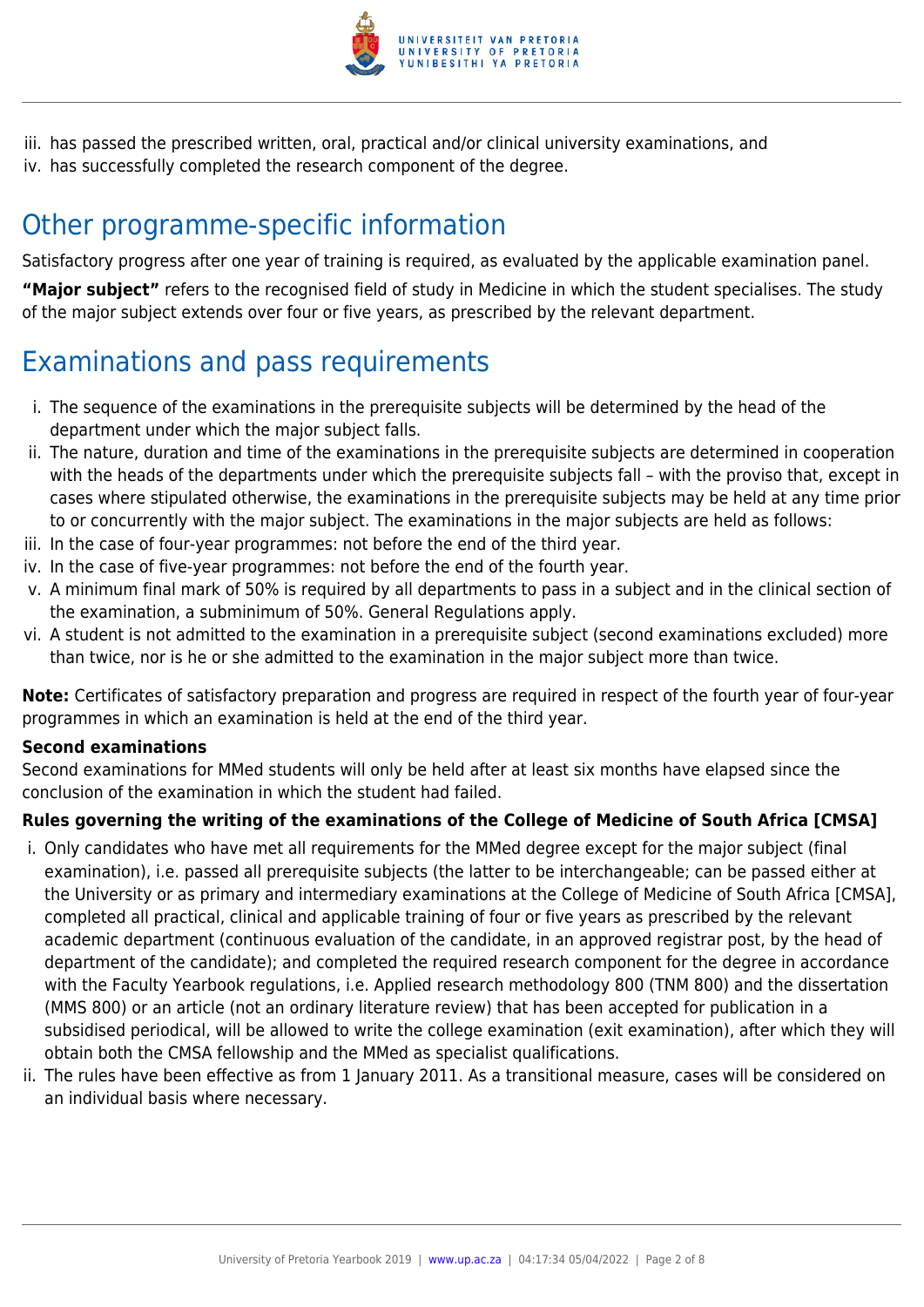

# Exemption

#### **Exemption**

- i. The Faculty Board may grant partial exemption from the training and work mentioned under par. (b) and (c)(i) and (ii) above on the grounds of comparable training and experience completed in another post or at another recognised institution – with the proviso that exemption from a maximum period of 18 months may be granted with regard to four-year and five-year programmes.
- ii. Exemption from a maximum of three years may be granted by the Department of Medical Oncology for the MMed in Medical Oncology [MMed(MedOnc)] on the grounds of the MMed(Int) or MMed(Paed) degree of this University, or experience recognised by the University as equivalent.
- iii. Specific prerequisite subjects must be passed within 24 months after commencement of the programme.

### Pass with distinction

The degree is conferred at the end of the prescribed training period (i.e. three, four or five years, respectively). The degree is conferred with distinction on a student who has obtained a final mark of at least 75% in his or her major subject.

## General information

#### **Registrars**

Departments expect registrars to participate increasingly in the examining and treatment of patients in the hospital, both in-patients and out-patients, as well as performing and interpreting tests in the laboratory (where applicable); initially under supervision and later increasingly at their own responsibility. Lectures/symposia with closely related departments are organised, as well as discussions of literature, etc.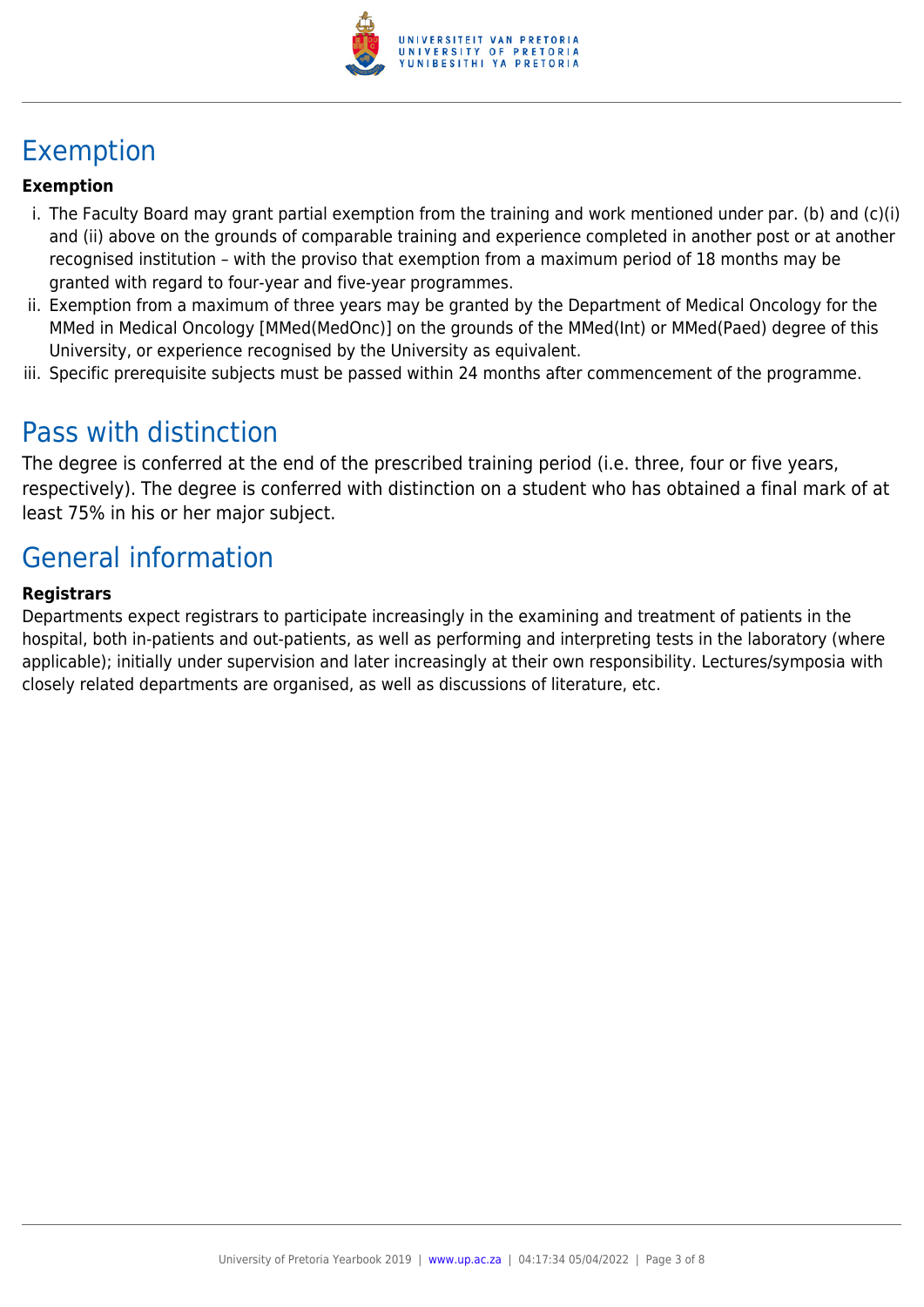

#### **Minimum credits: 480**

#### **Core modules**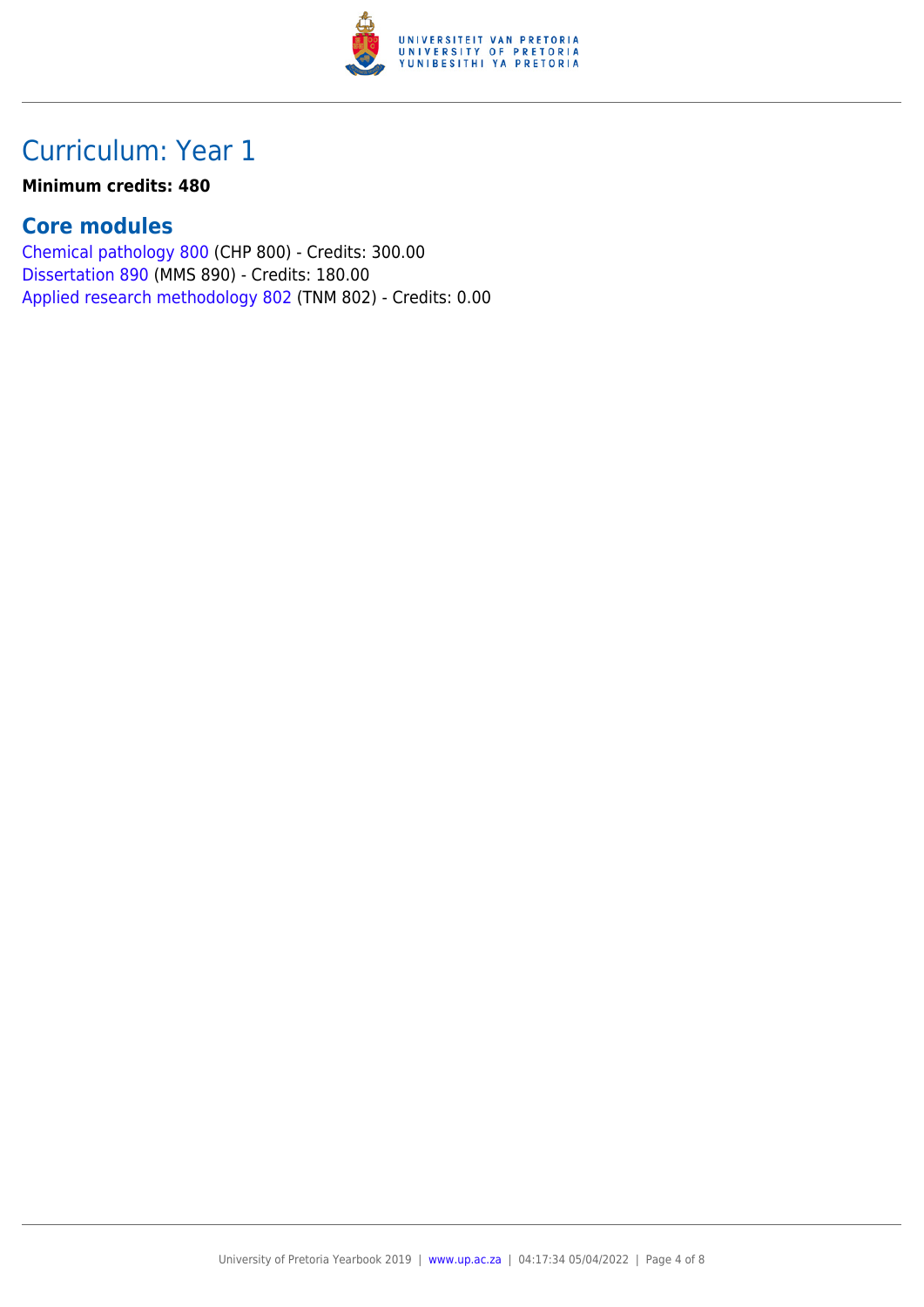

#### **Minimum credits: 480**

#### **Core modules**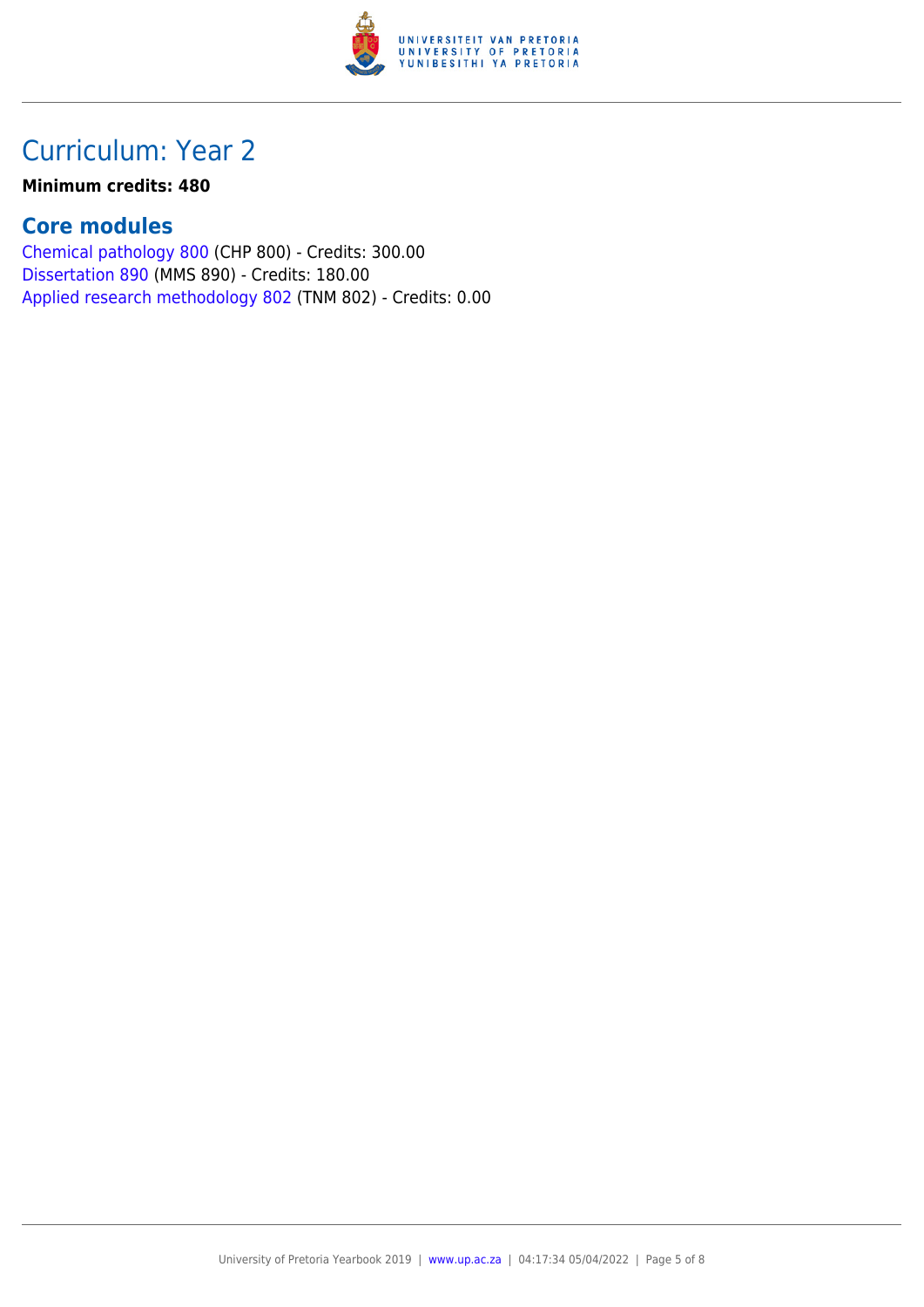

#### **Minimum credits: 480**

#### **Core modules**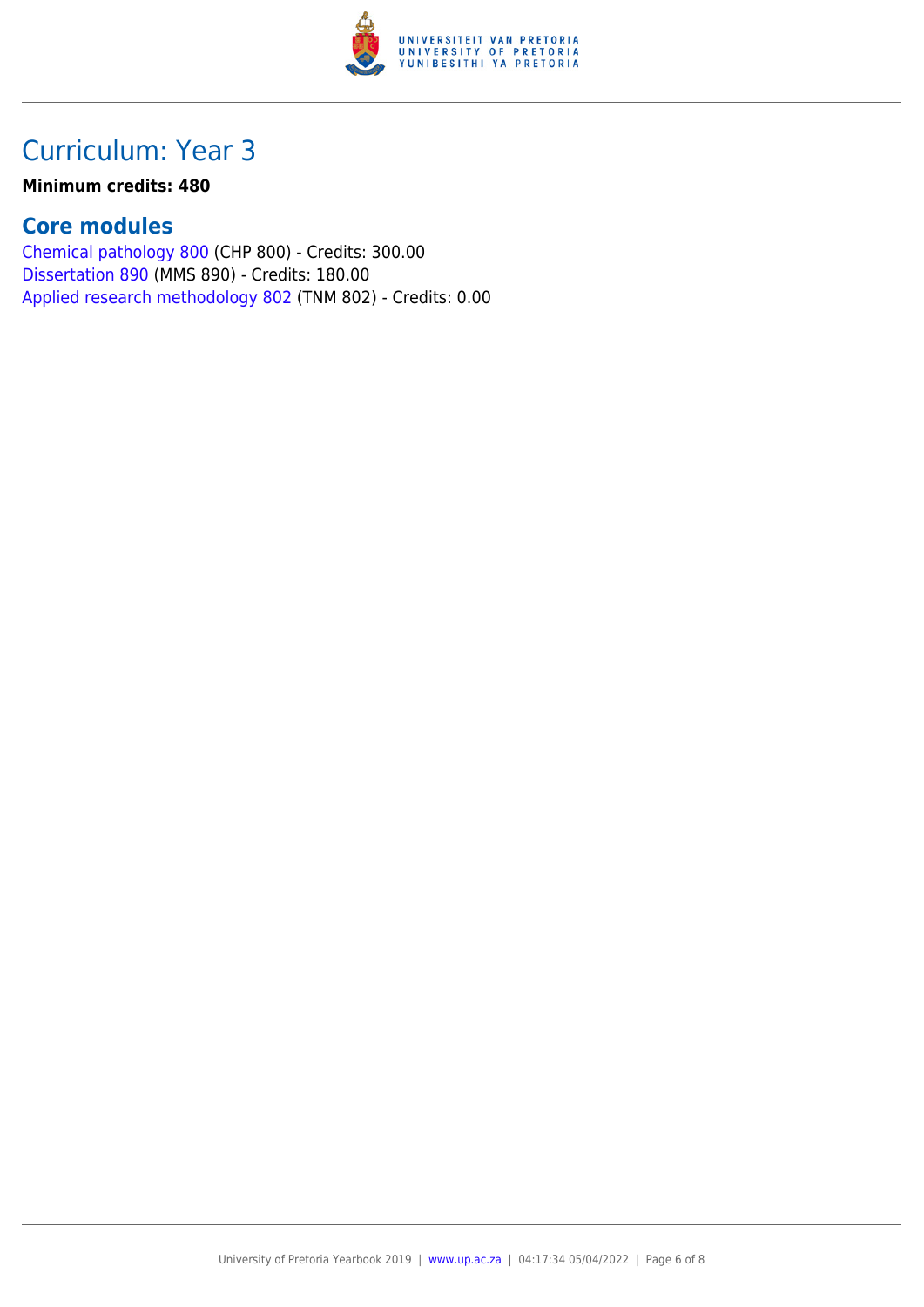

#### **Minimum credits: 480**

#### **Core modules**